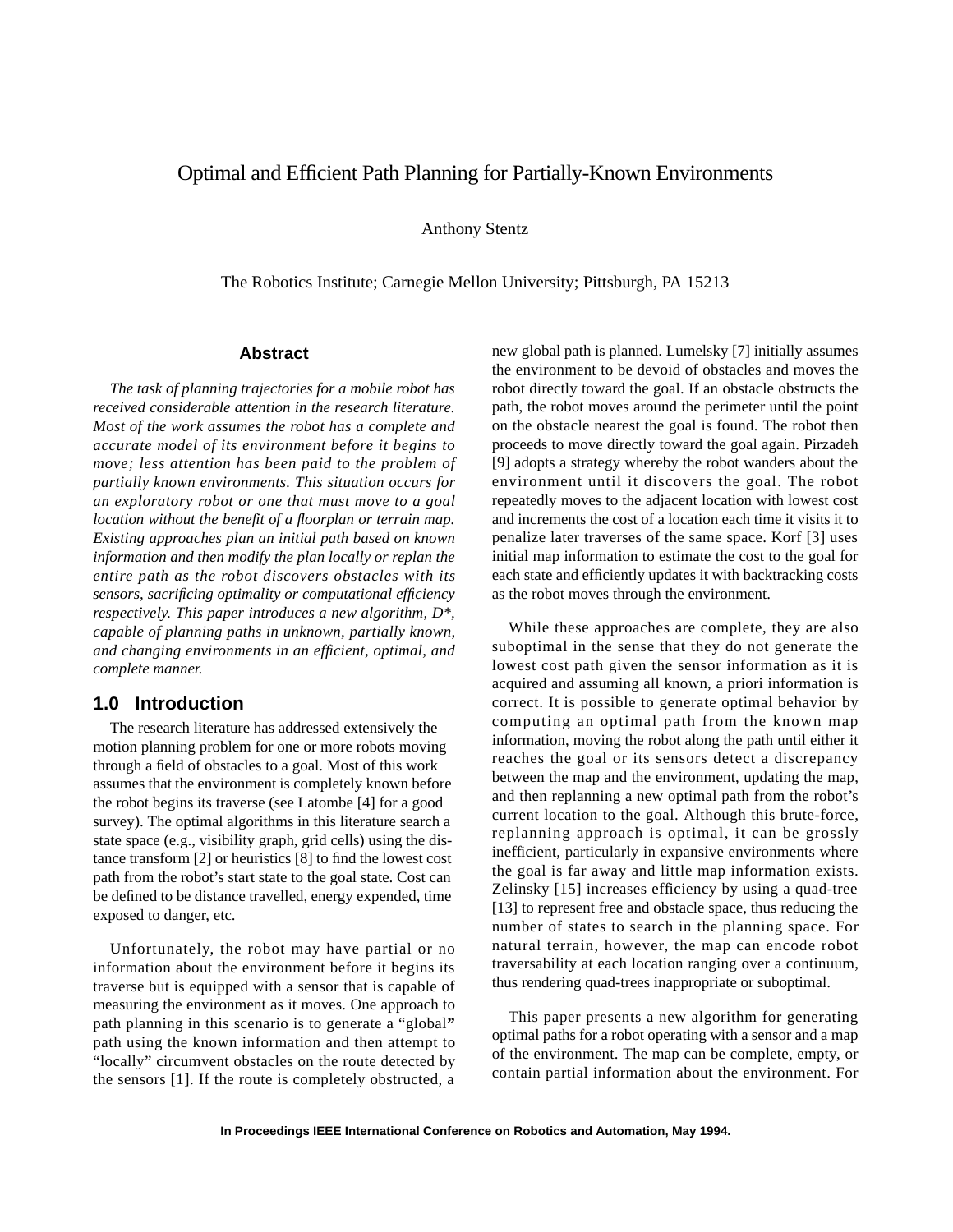regions of the environment that are unknown, the map may contain approximate information, stochastic models for occupancy, or even a heuristic estimates. The algorithm is functionally equivalent to the brute-force, optimal replanner, but it is far more efficient.

The algorithm is formulated in terms of an optimal find-path problem within a directed graph, where the arcs are labelled with cost values that can range over a continuum. The robot's sensor is able to measure arc costs in the vicinity of the robot, and the known and estimated arc values comprise the map. Thus, the algorithm can be used for any planning representation, including visibility graphs [5] and grid cell structures. The paper describes the algorithm, illustrates its operation, presents informal proofs of its soundness, optimality, and completeness, and then concludes with an empirical comparison of the algorithm to the optimal replanner.

# **2.0 The D\* Algorithm**

The name of the algorithm,  $D^*$ , was chosen because it resembles A\* [8], except that it is *dynamic* in the sense that arc cost parameters can change during the problemsolving process. Provided that robot motion is properly coupled to the algorithm, D\* generates optimal trajectories. This section begins with the definitions and notation used in the algorithm, presents the  $D^*$  algorithm, and closes with an illustration of its operation.

#### **2.1 Definitions**

The objective of a path planner is to move the robot from some location in the world to a goal location, such that it avoids all obstacles and minimizes a positive cost metric (e.g., length of the traverse). The problem space can be formulated as a set of *states* denoting robot locations connected by *directional arcs*, each of which has an associated cost. The robot starts at a particular state and moves across arcs (incurring the cost of traversal) to other states until it reaches the *goal* state, denoted by G. Every state *X* except *G* has a *backpointer* to a next state *Y* denoted by  $b(X) = Y$ . D<sup>\*</sup> uses backpointers to represent paths to the goal. The cost of traversing an arc from state *Y* to state *X* is a positive number given by the *arc cost* function  $c(X, Y)$ . If Y does not have an arc to X, then  $c(X, Y)$  is undefined. Two states X and Y are *neighbors* in the space if  $c(X, Y)$  or  $c(Y, X)$  is defined.

Like  $A^*$ ,  $D^*$  maintains an *OPEN* list of states. The OPEN list is used to propagate information about changes to the arc cost function and to calculate path costs to states in the space. Every state  $X$  has an associated  $tag \tfrac{X}{X}$ , such that  $t(X) = NEW$  if X has never been on the *OPEN* list,  $t(X) = OPEN$  if X is currently on the OPEN list, and

 $t(X) = CLOSED$  if X is no longer on the OPEN list. For each state  $X$ ,  $D^*$  maintains an estimate of the sum of the arc costs from X to G given by the *path cost* function  $h(G, X)$ . Given the proper conditions, this estimate is equivalent to the optimal (minimal) cost from state X to  $G$ , given by the implicit function  $o(G, X)$ . For each state  $X$ on the *OPEN* list (i.e.,  $t(X) = OPEN$ ), the *key* function,  $k(G, X)$ , is defined to be equal to the minimum of  $h(G, X)$ before modification and all values assumed by  $h(G, X)$ since  $X$  was placed on the *OPEN* list. The key function classifies a state *X* on the *OPEN* list into one of two types: a RAISE state if  $k(G, X) < h(G, X)$ , and a LOWER state if  $k(G, X) = h(G, X)$ . D<sup>\*</sup> uses *RAISE* states on the *OPEN* list to propagate information about path cost increases (e.g., due to an increased arc cost) and LOWER states to propagate information about path cost reductions (e.g., due to a reduced arc cost or new path to the goal). The propagation takes place through the repeated removal of states from the OPEN list. Each time a state is removed from the list, it is *expanded* to pass cost changes to its neighbors. These neighbors are in turn placed on the *OPEN* list to continue the process.

States on the OPEN list are sorted by their key function value. The parameter  $k_{min}$  is defined to be  $min(k(X))$  for all X such that  $t(X) =$  *OPEN*. The parameter  $k_{min}$ represents an important threshold in D\*: path costs less than or equal to  $k_{min}$  are optimal, and those greater than  $k_{min}$  may not be optimal. The parameter  $k_{old}$  is defined to be equal to  $k_{min}$  prior to most recent removal of a state from the *OPEN* list. If no states have been removed,  $k_{old}$ is undefined.

An ordering of states denoted by  $\{X_1, X_N\}$  is defined to be a *sequence* if  $b(X_{i+1}) = X_i$  for all *i* such that  $1 \le i \le N$ and  $X_i \neq X_j$  for all  $(i,j)$  such that  $1 \leq i < j \leq N$ . Thus, a sequence defines a path of backpointers from  $X_N$  to  $X_1$ . A  $x_{\text{p}}$  *x*<sub>1</sub>, *X*<sub>N</sub> is defined to be *monotonic* if  $(t(X_i) = \text{CLOSED}$  and  $h(G, X_i) < h(G, X_{i+1})$  or  $(t(X_i) = OPER$  and  $k(G, X_i) < h(G, X_{i+1})$  for all *i* such that  $1 \leq i \leq N$ . D<sup>\*</sup> constructs and maintains a monotonic sequence  $\{G, X\}$ , representing decreasing current or lowerbounded path costs, for each state X that is or was on the *OPEN* list. Given a sequence of states  $\{X_i, X_N\}$ , state  $X_i$  is an *ancestor* of state  $X_j$  if  $1 \le i < j \le N$  and a *descendant* of  $X_j$  if  $1 \leq j < i \leq N$ .

For all two-state functions involving the goal state, the following shorthand notation is used:  $f(X) \equiv f(G, X)$ . Likewise, for sequences the notation  $\{X\} \equiv \{G, X\}$  is used. The notation  $f$ <sup>( $\circ$ </sup>) is used to refer to a function independent of its domain.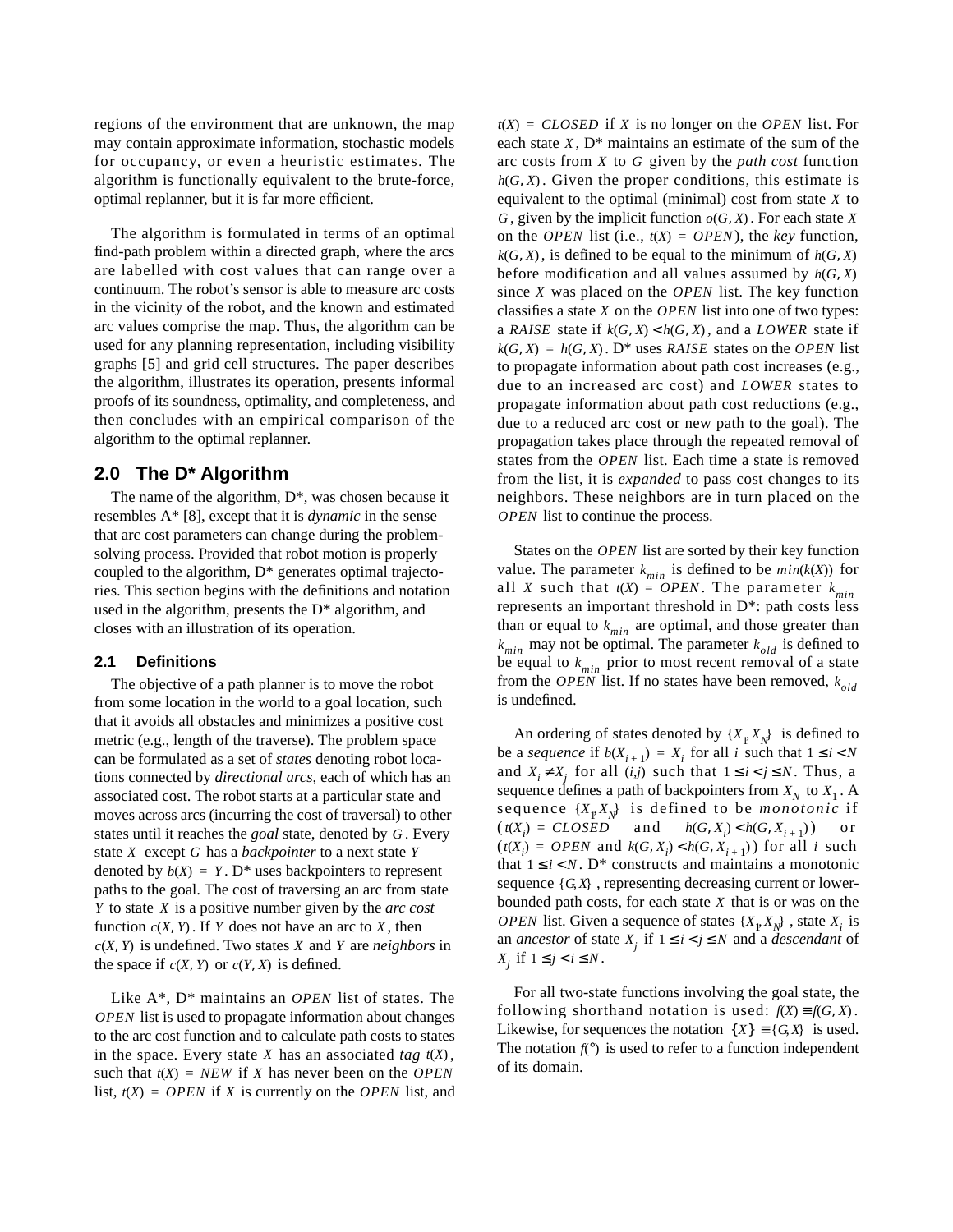#### **2.2 Algorithm Description**

The  $D^*$  algorithm consists primarily of two functions: PROCESS - STATE and  $MODIFY - COST$ .

*PROCESS* – *STATE* is used to compute optimal path costs to the goal, and *MODIFY – COST* is used to change the arc cost function  $c$ <sup>( $\circ$ </sup>) and enter affected states on the *OPEN* list. Initially,  $t^{\circ}$  is set to *NEW* for all states,  $h(G)$ is set to zero, and G is placed on the OPEN list. The first function, *PROCESS* – *STATE*, is repeatedly called until the robot's state,  $X$ , is removed from the *OPEN* list (i.e.,  $t(X) = CLOSED$ ) or a value of -1 is returned, at which point either the sequence  $\{X\}$  has been computed or does not exist respectively. The robot then proceeds to follow the backpointers in the sequence  $\{X\}$  until it either reaches the goal or discovers an error in the arc cost function  $c$ <sup>( $\circ$ </sup>) (e.g., due to a detected obstacle). The second function,  $MODIFY - COST$ , is immediately called to correct  $c$ <sup>(°</sup>) and place affected states on the OPEN list. Let Y be the robot's state at which it discovers an error in  $c$ <sup>( $\circ$ </sup>). By calling  $PROCESS - STATE$  until it returns  $k_{min} \ge h(Y)$ , the cost changes are propagated to state Y such that  $h(Y) = o(Y)$ . At this point, a possibly new sequence  $\{Y\}$ has been constructed, and the robot continues to follow the backpointers in the sequence toward the goal.

The algorithms for *PROCESS-STATE* and MODIFY - COST are presented below. The embedded routines are  $MIN - STATE$ , which returns the state on the *OPEN* list with minimum  $k$ <sup>( $\circ$ </sup>) value (*NULL* if the list is empty);  $GET - KMIN$ , which returns  $k_{min}$  for the *OPEN* list  $(-1)$  if the list is empty);  $DELETE(X)$ , which deletes state *X* from the *OPEN* list and sets  $t(X) = CLOGED$ ; and  $INSERT(X, h_{new})$ , which computes  $k(X) = h_{new}$  if  $t(X) = NEW$ ,  $k(X) = min(k(X), h_{new})$  if  $t(X) = OPEN$ , and  $k(X) = min(h(X), h_{new})$  if  $t(X) = CLOSED$ , sets  $h(X) = h_{new}$  and  $t(X) = OPEN$ , and places or re-positions state *X* on the *OPEN* list sorted by  $k$ <sup>( $\circ$ </sup>).

In function *PROCESS* – STATE at lines L1 through L3, the state X with the lowest  $k(°)$  value is removed from the *OPEN* list. If X is a *LOWER* state (i.e.,  $k(X) = h(X)$ ), its path cost is optimal since  $h(X)$  is equal to the old  $k_{min}$ . At lines L8 through L13, each neighbor Y of X is examined to see if its path cost can be lowered. Additionally, neighbor states that are NEW receive an initial path cost value, and cost changes are propagated to each neighbor *Y* that has a backpointer to *X*, regardless of whether the new cost is greater than or less than the old. Since these states are descendants of  $X$ , any change to the path cost of X affects their path costs as well. The backpointer of Y is redirected (if needed) so that the monotonic sequence {*Y*} is constructed. All neighbors that receive a new path

cost are placed on the OPEN list, so that they will propagate the cost changes to their neighbors.

If X is a RAISE state, its path cost may not be optimal. Before *X* propagates cost changes to its neighbors, its optimal neighbors are examined at lines L4 through L7 to see if  $h(X)$  can be reduced. At lines L15 through L18, cost changes are propagated to NEW states and immediate descendants in the same way as for *LOWER* states. If X is able to lower the path cost of a state that is not an immediate descendant (lines L20 and L21), *X* is placed back on the OPEN list for future expansion. It is shown in the next section that this action is required to avoid creating a closed loop in the backpointers. If the path cost of is able to be reduced by a suboptimal neighbor (lines *X* L23 through L25), the neighbor is placed back on the OPEN list. Thus, the update is "postponed" until the neighbor has an optimal path cost.

#### **Function: PROCESS-STATE ()**

| L1             | $X = MIN - STATE( )$                                   |
|----------------|--------------------------------------------------------|
| L <sub>2</sub> | if $X = NULL$ then return -1                           |
| L <sub>3</sub> | $k_{old} = GET - KMIN()$ ; $DELETE(X)$                 |
| L4             | if $k_{old} < h(X)$ then                               |
| L5             | for each neighbor $Y$ of $X$ :                         |
| L6             | if $h(Y) \le k_{old}$ and $h(X) > h(Y) + c(Y, X)$ then |
| L7             | $b(X) = Y$ ; $h(X) = h(Y) + c(Y, X)$                   |
| L8             | if $k_{old} = h(X)$ then                               |
| L9             | for each neighbor $Y$ of $X$ :                         |
| L10            | if $t(Y) = NEW$ or                                     |
| L11            | $(b(Y) = X$ and $h(Y) \neq h(X) + c(X, Y)$ or          |
| L12            | $(b(Y) \neq X$ and $h(Y) > h(X) + c(X, Y)$ then        |
| L13            | $b(Y) = X$ ; INSERT(Y, $h(X) + c(X, Y)$ )              |
|                |                                                        |
| L14            | else                                                   |
| L15            | for each neighbor $Y$ of $X$ :                         |
| L16            | if $t(Y) = NEW$ or                                     |
| L17            | $(b(Y) = X$ and $h(Y) \neq h(X) + c(X, Y)$ then        |
| L18            | $b(Y) = X$ ; <i>INSERT(Y, h(X) + c(X, Y))</i>          |
| L19            | else                                                   |
| L20            | if $b(Y) \neq X$ and $h(Y) > h(X) + c(X, Y)$ then      |
| L21            | INSERT(X, h(X))                                        |
| L22            | else                                                   |
| L23            | if $b(Y) \neq X$ and $h(X) > h(Y) + c(Y, X)$ and       |
| L24            | $t(Y) = CLOSED$ and $h(Y) > k_{old}$ then              |
| L25            | INSERT(Y, h(Y))                                        |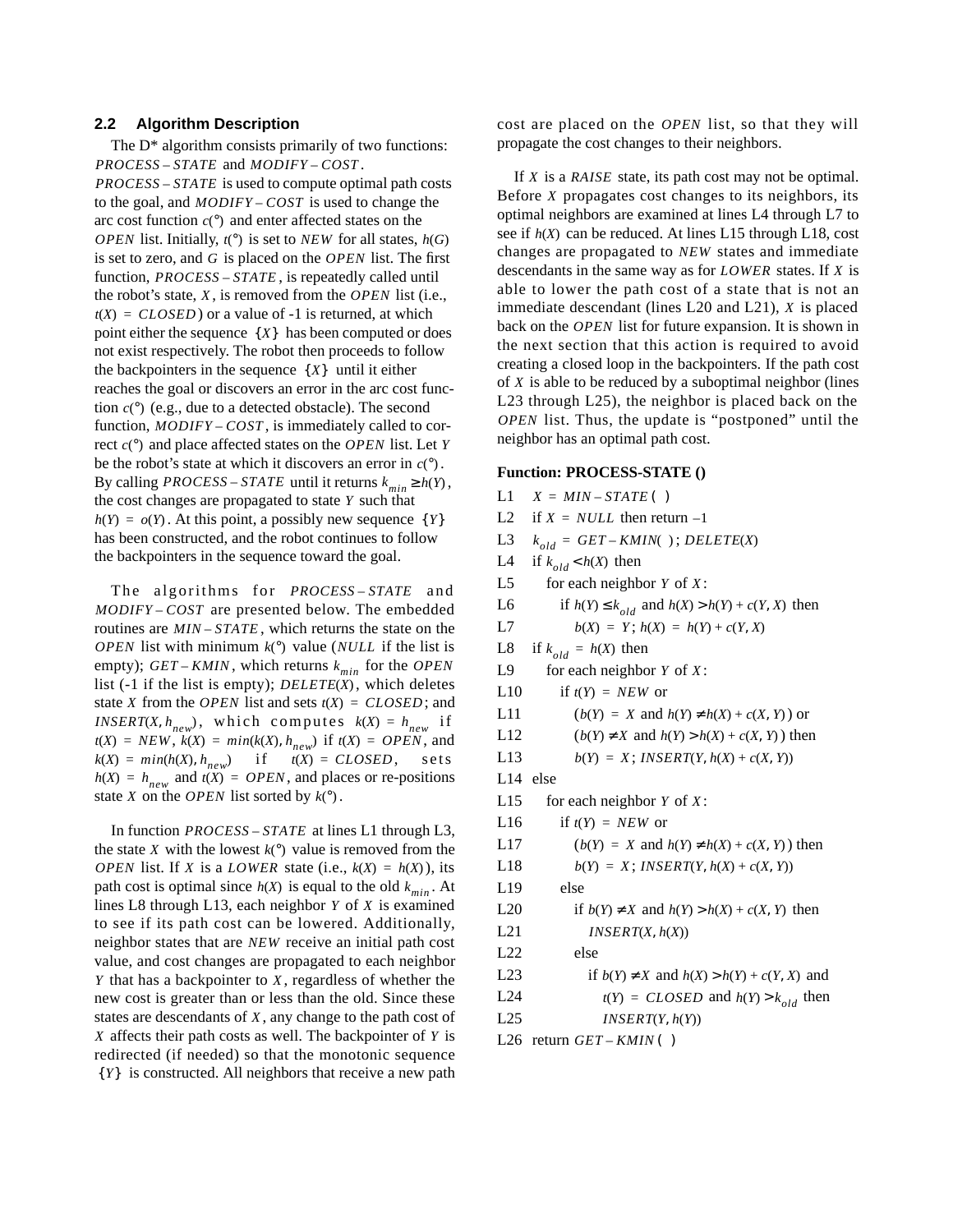In function *MODIFY* – COST, the arc cost function is updated with the changed value. Since the path cost for state Y will change, X is placed on the OPEN list. When *X* is expanded via *PROCESS* – *STATE*, it computes a new  $h(Y) = h(X) + c(X, Y)$  and places Y on the OPEN list. Additional state expansions propagate the cost to the descendants of Y.

#### **Function: MODIFY-COST (X, Y, cval)**

L1  $c(X, Y) = cval$ 

- L2 if  $t(X) = CLOSED$  then  $INSERT(X, h(X))$
- L3 return *GET KMIN*()

## **2.3 Illustration of Operation**

The role of RAISE and LOWER states is central to the operation of the algorithm. The RAISE states (i.e.,  $k(X) < h(X)$ ) propagate cost increases, and the *LOWER* states (i.e.,  $k(X) = h(X)$ ) propagate cost reductions. When the cost of traversing an arc is increased, an affected neighbor state is placed on the OPEN list, and the cost increase is propagated via RAISE states through all state sequences containing the arc. As the RAISE states come in contact with neighboring states of lower cost, these LOWER states are placed on the OPEN list, and they subsequently decrease the cost of previously raised states wherever possible. If the cost of traversing an arc is decreased, the reduction is propagated via LOWER states through all state sequences containing the arc, as well as neighboring states whose cost can also be lowered.





Figure 1 through Figure 3 illustrate the operation of the algorithm for a "potential well" path planning problem.

The planning space consists of a 50 x 50 grid of *cells*. Each cell represents a state and is connected to its eight neighbors via bidirectional arcs. The arc cost values are small for the *EMPTY* cells and prohibitively large for the  $OBSTACLE$  cells.<sup>1</sup> The robot is point-sized and is equipped with a contact sensor. Figure 1 shows the results of an optimal path calculation from the goal to all states in the planning space. The two grey obstacles are stored in the map, but the black obstacle is not. The arrows depict the backpointer function; thus, an optimal path to the goal for any state can be obtained by tracing the arrows from the state to the goal. Note that the arrows deflect around the grey, known obstacles but pass through the black, unknown obstacle.





The robot starts at the center of the left wall and follows the backpointers toward the goal. When it reaches the unknown obstacle, it detects a discrepancy between the map and world, updates the map, colors the cell light grey, and enters the obstacle cell on the OPEN list. Backpointers are redirected to pull the robot up along the unknown obstacle and then back down. Figure 2 illustrates the information propagation after the robot has discovered the well is sealed. The robot's path is shown in black and the states on the OPEN list in grey. RAISE states move out of the well transmitting path cost increases. These states activate LOWER states around the

<sup>1.</sup> The arc cost value of OBSTACLE must be chosen to be greater than the longest possible sequence of EMPTY cells so that a simple threshold can be used on the path cost to determine if the optimal path to the goal must pass through an obstacle.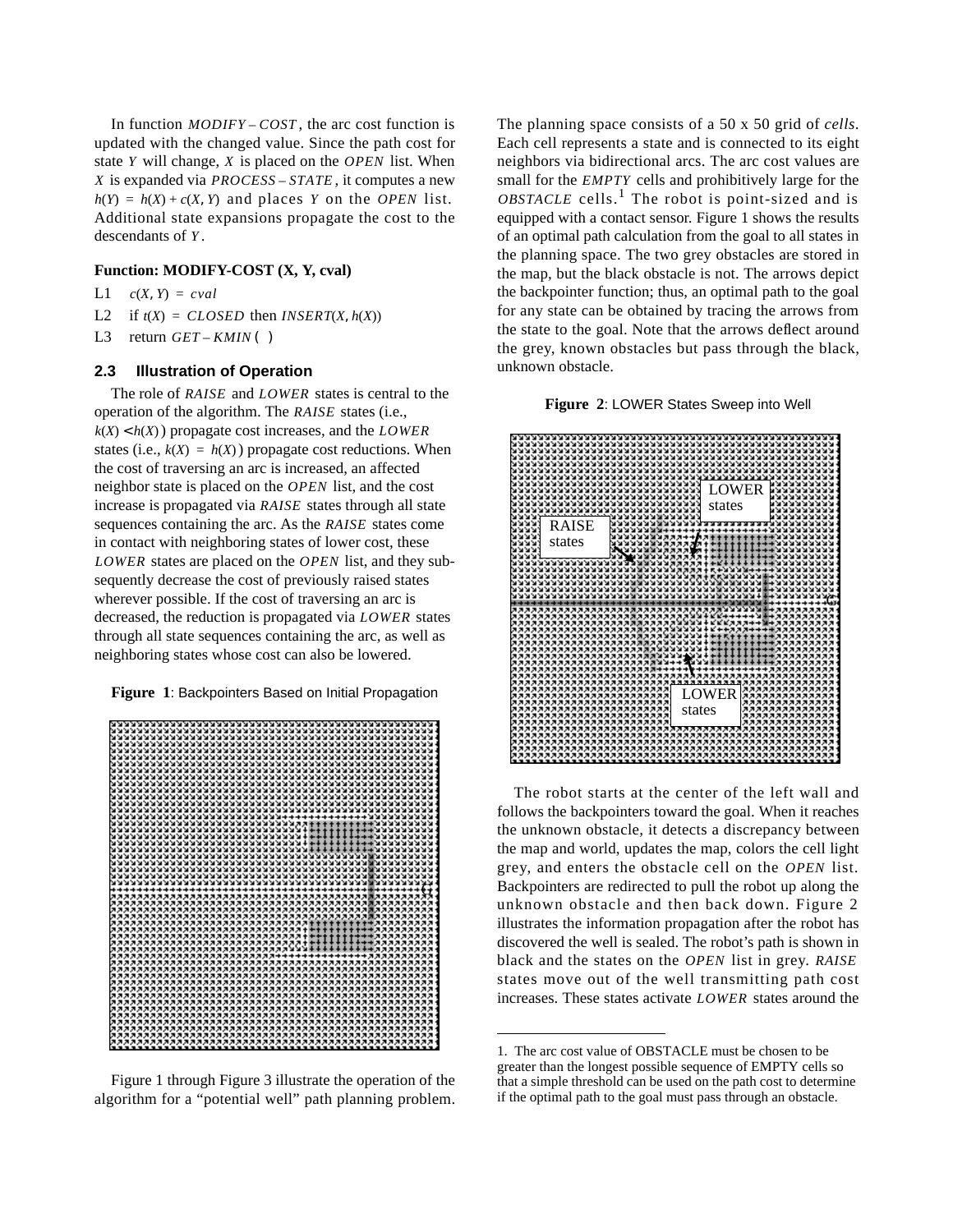"lip" of the well which sweep around the upper and lower obstacles and redirect the backpointers out of the well.

**Figure 3**: Final Backpointer Configuration



This process is complete when the LOWER states reach the robot's cell, at which point the robot moves around the lower obstacle to the goal (Figure 3). Note that after the traverse, the backpointers are only partially updated. Backpointers within the well point outward, but those in the left half of the planning space still point into the well. All states have a path to the goal, but optimal paths are computed to a limited number of states. This effect illustrates the efficiency of D\*. The backpointer updates needed to guarantee an optimal path for the robot are limited to the vicinity of the obstacle.

Figure 4 illustrates path planning in fractally generated terrain. The environment is 450 x 450 cells. Grey regions are fives times more difficult to traverse than white regions, and the black regions are untraversible. The black curve shows the robot's path from the lower left corner to the upper right given a complete, a priori map of the environment. This path is referred to as *omniscient optimal*. Figure 5 shows path planning in the same terrain with an optimistic map (all white). The robot is equipped with a circular field of view with a 20-cell radius. The map is updated with sensor information as the robot moves and the discrepancies are entered on the OPEN list for processing by  $D^*$ . Due to the lack of a priori map information, the robot drives below the large obstruction in the center and wanders into a deadend before backtracking around the last obstacle to the goal. The resultant path is roughly twice the cost of omniscient optimal. This path is optimal, however, given the information the robot had when it acquired it.

**Figure 4**: Path Planning with a Complete Map



**Figure 5**: Path Planning with an Optimistic Map



Figure 6 illustrates the same problem using coarse map information, created by averaging the arc costs in each square region. This map information is accurate enough to steer the robot to the correct side of the central obstruction, and the resultant path is only 6% greater in cost than omniscient optimal.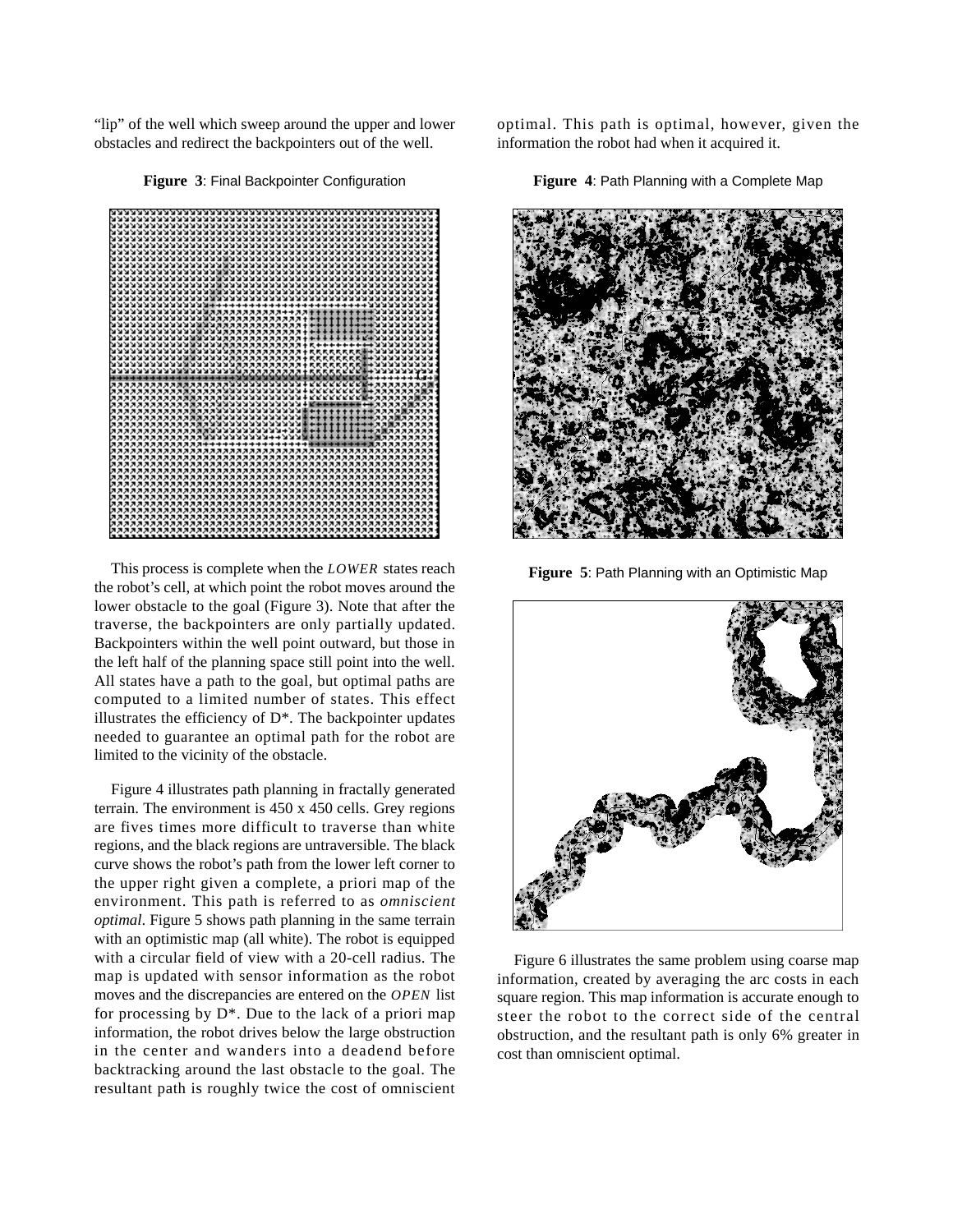**Figure 6**: Path Planning with a Coarse-Resolution Map



# **3.0 Soundness, Optimality, and Completeness**

After all states *X* have been initialized to  $t(X) = NEW$ and G has been entered onto the OPEN list, the function *PROCESS – STATE* is repeatedly invoked to construct state sequences. The function  $MODIFY-COST$  is invoked to make changes to  $c$ <sup>( $\circ$ </sup>) and to seed these changes on the OPEN list. D<sup>\*</sup> exhibits the following properties:

**Property 1**: If  $t(X) \neq NEW$ , then the sequence  $\{X\}$  is constructed and is monotonic.

**Property 2**: When the value  $k_{min}$  returned by *PROCESS-STATE* equals or exceeds  $h(X)$ , then  $h(X) = o(X)$ .

**Property 3**: If a path from X to G exists, and the search space contains a finite number of states,  $\{X\}$  will be constructed after a finite number of calls to PROCESS-STATE. If a path does not exist,  $PROCESS - STATE$  will return -1 with  $t(X) = NEW$ .

Property 1 is a soundness property: once a state has been visited, a finite sequence of backpointers to the goal has been constructed. Property 2 is an optimality property. It defines the conditions under which the chain of backpointers to the goal is optimal. Property 3 is a completeness property: if a path from X to G exists, it will be constructed. If no path exists, it will be reported in a finite amount of time. All three properties hold regardless of the pattern of access for functions  $MODIFY-COST$  and  $PROCESS-STATE$ .

For brevity, the proofs for the above three properties are informal. See Stentz [14] for the detailed, formal proofs. Consider Property 1 first. Whenever *PROCESS* – *STATE* visits a *NEW* state, it assigns  $b$ <sup>(°)</sup> to point to an existing state sequence and sets  $h$ <sup>(°)</sup> to preserve monotonicity. Monotonic sequences are subsequently manipulated by modifying the functions  $h^{\circ}$ ,  $h^{\circ}$ ,  $k^{\circ}$ , and  $h^{\circ}$ . When a state X is placed on the *OPEN* list (i.e.,  $t(X) = OPEN$ ),  $k(X)$  is set to  $h(X)$ preserve monotonicity for states with backpointers to X. Likewise, when a state  $X$  is removed from the list, the  $h$ <sup>( $\circ$ </sup>) values of its neighbors are increased if needed to preserve monotonicity. The backpointer of a state  $X$ ,  $b(X)$ , can only be reassigned to *Y* if  $h(Y) < h(X)$  and if the sequence  $\{Y\}$ contains no *RAISE* states. Since  ${Y}$  contains no *RAISE* states, the  $h$ <sup>( $\circ$ </sup>) value of every state in the sequence must be less than  $h(Y)$ . Thus, X cannot be an ancestor of Y, and a closed loop in the backpointers cannot be created. Therefore, once a state  $X$  has been visited, the sequence has been constructed. Subsequent modifications { } *X* ensure that a sequence  $\{X\}$  still exists.

Consider Property 2. Each time a state is inserted on or removed from the *OPEN* list,  $D^*$  modifies  $h$ <sup>( $\circ$ </sup>) values so that  $k(X) \le h(Y) + c(Y, X)$  for each pair of states  $(X, Y)$  such that *X* is *OPEN* and *Y* is *CLOSED*. Thus, when *X* is chosen for expansion (i.e.,  $k_{min} = k(X)$ ), the *CLOSED* neighbors of *X* cannot reduce  $h(X)$  below  $k_{min}$ , nor can the *OPEN* neighbors, since their  $h$ <sup>( $\circ$ </sup>) values must be greater than  $k_{min}$ . States placed on the *OPEN* list during the expansion of X must have  $k$ <sup>( $\circ$ </sup>) values greater than  $k(X)$ ; thus,  $k_{min}$  increases or remains the same with each invocation of *PROCESS* – *STATE*. If states with  $h$ <sup>(°)</sup> values less than or equal to  $k_{old}$  are optimal, then states with  $h$ <sup>( $\circ$ </sup>) values between (inclusively)  $k_{old}$  and  $k_{min}$  are optimal, since no states on the OPEN list can reduce their path costs. Thus, states with  $h$ <sup>( $\circ$ </sup>) values less than or equal to  $k_{min}$  are optimal. By induction, *PROCESS – STATE* constructs optimal sequences to all reachable states. If the arc cost  $c(X, Y)$  is modified, the function *MODIFY – COST* places *X* on the *OPEN* list, after which  $k_{min}$  is less than or equal to  $h(X)$ . Since no state Y with  $h(Y) \le h(X)$  can be affected by the modified arc cost, the property still holds.

Consider Property 3. Each time a state is expanded via *PROCESS* – *STATE*, it places its *NEW* neighbors on the *OPEN* list. Thus, if the sequence  $\{X\}$  exists, it will be constructed unless a state in the sequence, Y, is never selected for expansion. But once a state has been placed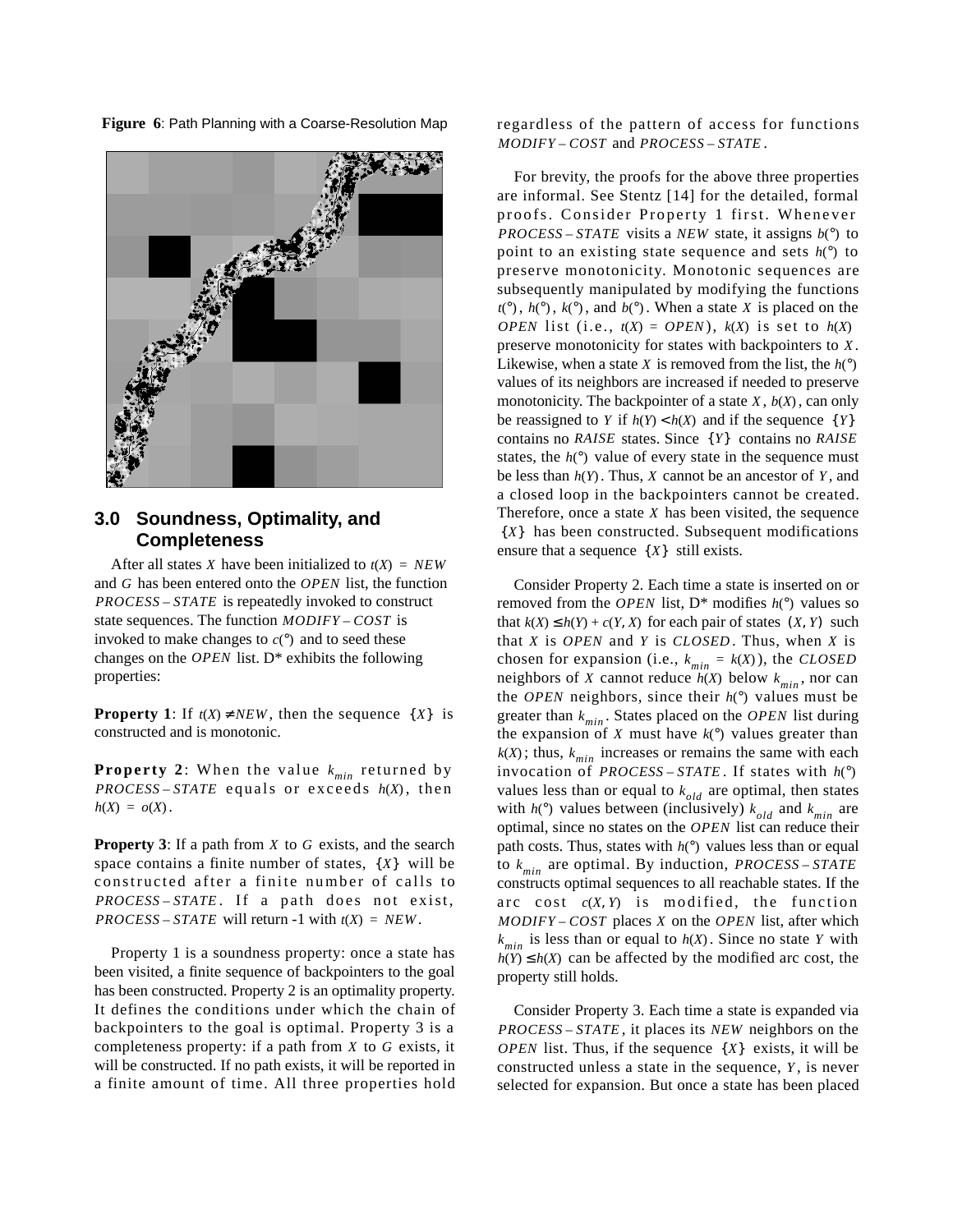on the OPEN list, its  $k$ <sup>( $\circ$ </sup>) value cannot be increased. Thus, due to the monotonicity of  $k_{min}$ , the state Y will eventually be selected for expansion.

## **4.0 Experimental Results**

D\* was compared to the optimal replanner to verify its optimality and to determine its performance improvement. The optimal replanner initially plans a single path from the goal to the start state. The robot proceeds to follow the path until its sensor detects an error in the map. The robot updates the map, plans a new path from the goal to its current location, and repeats until the goal is reached. An optimistic heuristic function  $\hat{g}(X)$  is used to focus the search, such that  $\hat{g}(X)$  equals the "straight-line" cost of the path from X to the robot's location assuming all cells in the path are *EMPTY*. The replanner repeatedly expands states on the OPEN list with the minimum  $\hat{g}(X) + h(X)$  value. Since  $\hat{g}(X)$  is a lower bound on the actual cost from  $X$  to the robot for all  $X$ , the replanner is optimal [8].

The two algorithms were compared on planning problems of varying size. Each environment was square, consisting of a start state in the center of the left wall and a goal state in center of the right wall. Each environment consisted of a mix of map obstacles (i.e., available to robot before traverse) and unknown obstacles measurable by the robot's sensor. The sensor used was omnidirectional with a 10-cell radial field of view. Figure 7 shows an environment model with 100,000 states. The map obstacles are shown in grey and the unknown obstacles in black.

Table 1 shows the results of the comparison for environments of size 1000 through 1,000,000 cells. The runtimes in CPU time for a Sun Microsystems SPARC-10 processor are listed along with the speed-up factor of D\* over the optimal replanner. For both algorithms, the reported runtime is the total CPU time for all replanning needed to move the robot from the start state to the goal state, after the initial path has been planned. For each environment size, the two algorithms were compared on five randomly-generated environments, and the runtimes were averaged. The speed-up factors for each environment size were computed by averaging the speedup factors for the five trials.

The runtime for each algorithm is highly dependent on the complexity of the environment, including the number, size, and placement of the obstacles, and the ratio of map to unknown obstacles. The results indicate that as the environment increases in size, the performance of D\* over the optimal replanner increases rapidly. The intuition

for this result is that  $D^*$  replans locally when it detects an unknown obstacle, but the optimal replanner generates a new global trajectory. As the environment increases in size, the local trajectories remain constant in complexity, but the global trajectories increase in complexity.

**Figure 7**: Typical Environment for Algorithm Comparison



Table 1: Comparison of D\* to Optimal Replanner

| Algorithm | 1,000      | 10,000     | 100,000             | 1,000,000 |
|-----------|------------|------------|---------------------|-----------|
| Replanner | 427 msec   | 14.45 sec  | 10.86 min           | 50.82 min |
| D*        | $261$ msec | $1.69$ sec | $10.93 \text{ sec}$ | 16.83 sec |
| Speed-Up  | 1.67       | 10.14      | 56.30               | 229.30    |

## **5.0 Conclusions**

## **5.1 Summary**

This paper presents  $D^*$ , a provably optimal and efficient path planning algorithm for sensor-equipped robots. The algorithm can handle the full spectrum of a priori map information, ranging from complete and accurate map information to the absence of map information.  $D^*$  is a very general algorithm and can be applied to problems in artificial intelligence other than robot motion planning. In its most general form, D\* can handle any path cost optimization problem where the cost parameters change during the search for the solution.  $D^*$  is most efficient when these changes are detected near the current starting point in the search space, which is the case with a robot equipped with an on-board sensor.